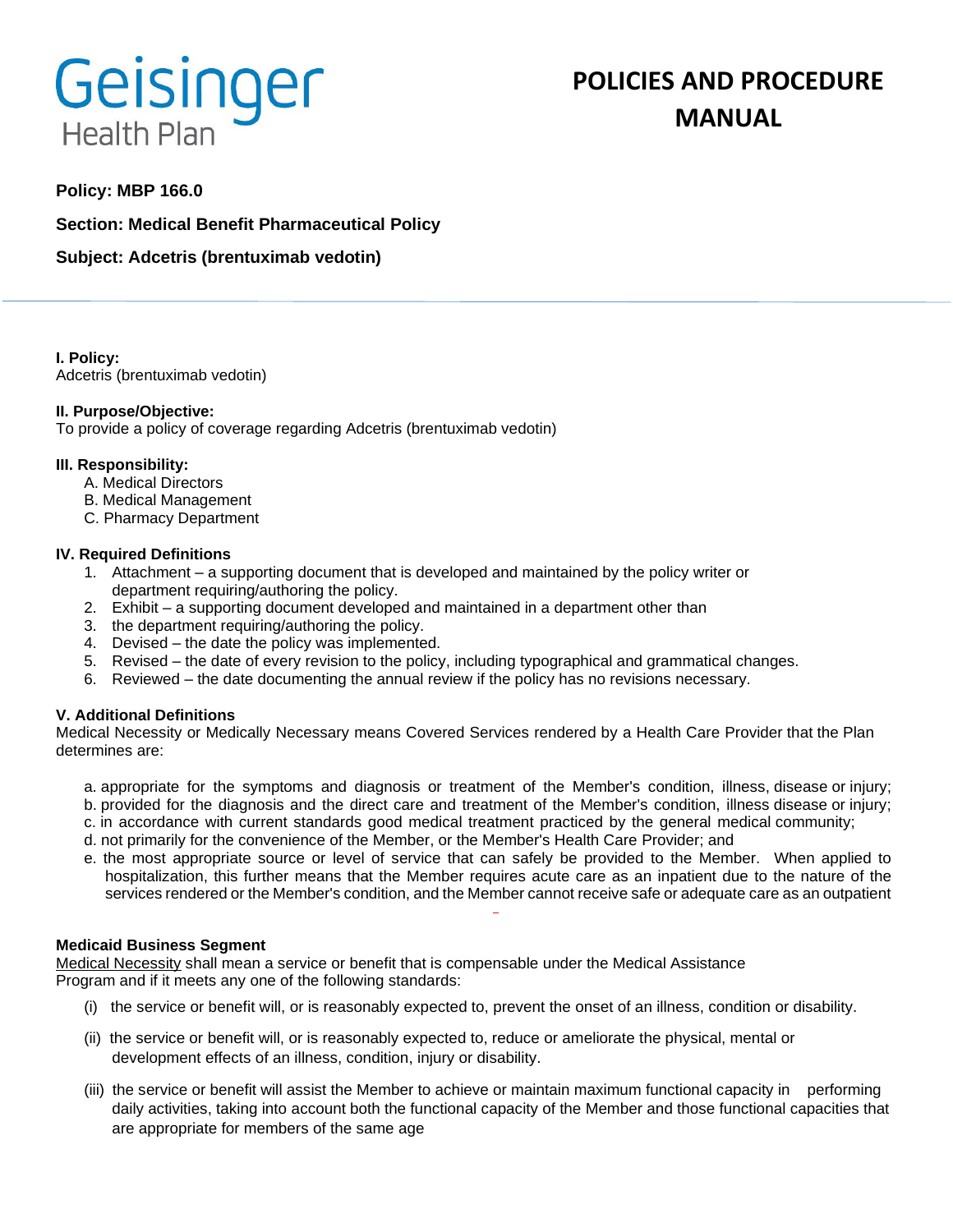### **DESCRIPTION:**

Adcetris (brentuximab vedotin) is an antibody drug conjugate (ADC) directed at CD30 consisting of 3 components: 1) a CD30-specific chimeric IgG1 antibody cAC10; 2) a microtubule-disrupting agent, monomethylauristatin E (MMAE); and 3) a protease cleavable dipeptide linker (which covalently conjugates MMAE to cAC10). The conjugate binds to cells which express CD30, and forms a complex which is internalized within the cell and releases MMAE. MMAE binds to the tubules and disrupts the cellular microtubule network, inducing cell cycle arrest (G2/M phase) and apoptosis.

## **CRITERIA FOR USE: Requires Prior Authorization by Medical Director or Designee**

**GRANDFATHER PROVISION** – Members already established on therapy are eligible for approval as long as there is medical record documentation that the safety and effectiveness of use for the prescribed indication is supported by Food and Drug Administration (FDA) approval or adequate medical and scientific evidence in the medical literature

Adcetris (brentuximab vedotin) will be considered medically necessary when ALL of the following criteria are met:

### **Classical Hodgkin Lymphoma (cHL)**

- Prescription written by a hematologist/oncologist **AND**
- Medical record documentation that patient is at least 18 years of age **AND**
- Medical record documentation of a diagnosis of classical Hodgkin Lymphoma meeting one of the following situations:
	- o Medical record documentation of failure of autologous hematopoietic stem cell transplant (auto-HSCT) OR
		- $\circ$  Medical record documentation of failure of at least 2 multi-agent chemotherapy regimens in patients who are not candidates for auto-HSCT

OR

 $\circ$  Medical record documentation of use as consolidation treatment following auto-HSCT in patients with high risk of relapse or progression post-auto-HSCT (high risk patients include: refractory to first line therapy, relapse within 12 months of first line therapy, presence of extranodal disease)

OR

- o Medical record documentation of previously untreated Stage III or IV cHL AND
- o Medical record documentation that Adcetris will be used in combination with doxorubicin, vinblastine, and dacarbazine.

### **Systemic Anaplastic Large Cell Lymphoma (sALCL)**

- Prescription written by a hematologist/oncologist **AND**
- Medical record documentation that patient is at least 18 years of age **AND**
- Medical record documentation of a diagnosis of systemic anaplastic large cell lymphoma (sALCL) meeting one of the following situations:
	- $\circ$  Medical record documentation of failure of at least 1 prior multi-agent chemotherapy regimen
	- OR
		- o Medical record documentation of previously untreated sALCL AND
		- $\circ$  Medical record documentation that Adcetris will be used in combination with cyclophosphamide, doxorubicin, and prednisone

### **Primary Cutaneous Anaplastic Large Cell Lymphoma (pcALCL)**

- Prescription written by a hematologist/oncologist **AND**
- Medical record documentation that patient is at least 18 years of age **AND**
- Medical record documentation of a diagnosis of primary cutaneous anaplastic large cell lymphoma (pcALCL) OR CD30-expressing mycosis fungoides (MF) **AND**
- Medical record documentation of failure of prior radiation or systemic therapy

### **Peripheral T-cell Lymphomas (PTCL)**

- Prescription written by a hematologist/oncologist **AND**
- Medical record documentation that patient is at least 18 years of age **AND**
- Medical record documentation of a diagnosis of a CD30-expressing peripheral T-cell lymphoma (PTCL), including angioimmunoblastic T-cell lymphoma and PTCL not otherwise specified **AND**
- Medical record documentation that Adcetris will be used in combination with cyclophosphamide, doxorubicin, and prednisone